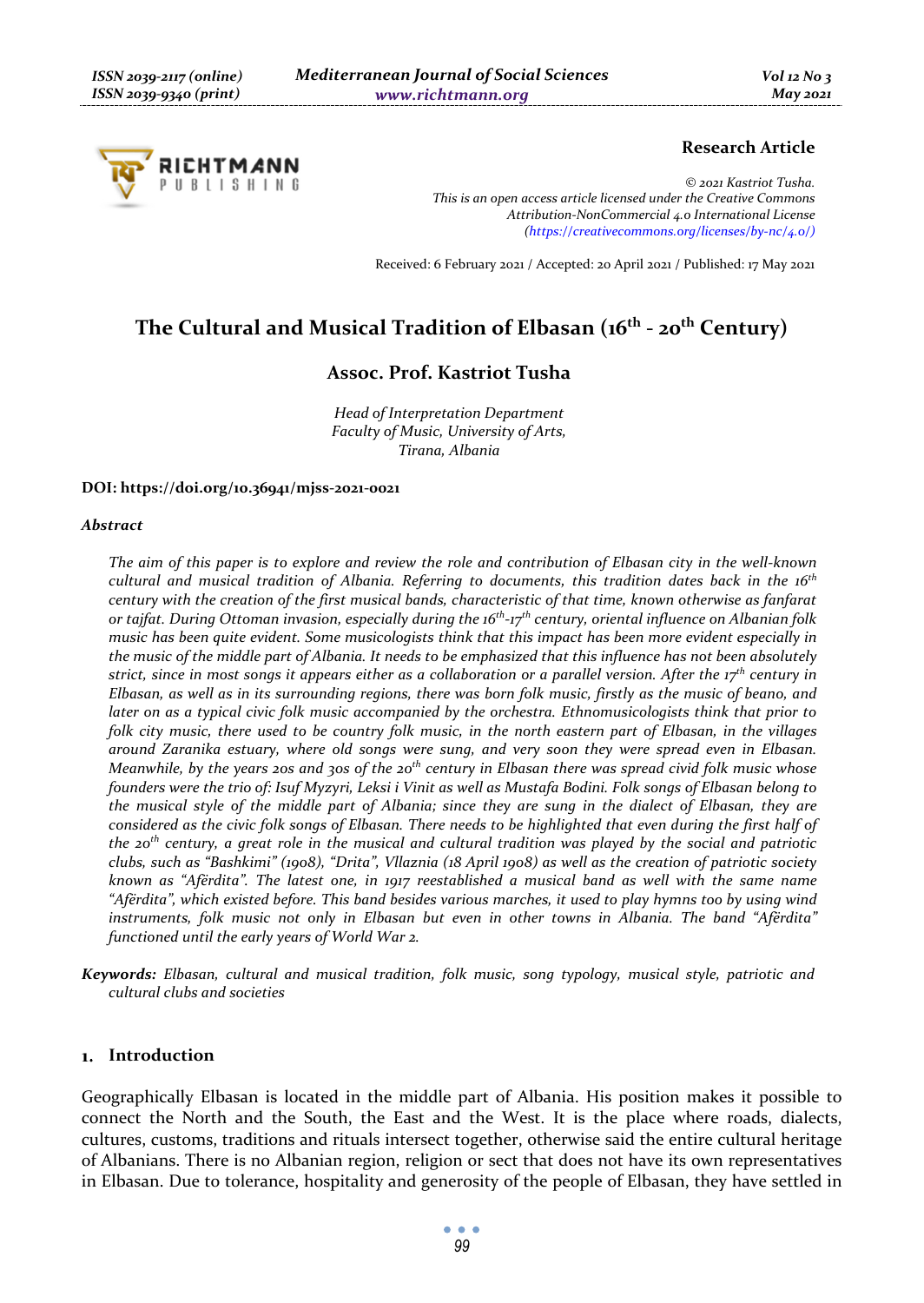| ISSN 2039-2117 (online) | <b>Mediterranean Journal of Social Sciences</b> | $Vol$ 12 No 3 |
|-------------------------|-------------------------------------------------|---------------|
| ISSN 2039-9340 (print)  | www.richtmann.org                               | May 2021      |

this town, feeling comfortable just like previous natives. This geographical position made it possible for the various dialects, traditions, customs, cultures, and traditional types of music to intersect and perfectly cohabit together. The dialect of Elbasan is understandable by all Albanians, may they be Gheg in the North Albania or Tosk in the south. Furthermore, the folk music of Elbasan was spread even in other regions for many reasons. Firstly, the quiet and happy character of the people of Elbasan, their high spirit required a happy song too, as old people used to say: "dautie", to please them in every moment. Secondly, since Elbasan was the birthplace of many literary writers, poets and scholars, it led to the creation of many melodious texts which were easy to be sung. Thirdly, slow songs were suitable for the good and well educated people of Elbasan (Meksi 2010)

#### **Musical Tradition of Elbasan during 16th- 19th Century**

Elbasan was one of the towns of Albania which on Independence Eve provided a rich, cultural, artistic and musical landscape. As a town with early musical tradition such as saze (early musical formations), beano and other civic folk music, Elbasan provided the right conditions in favour of music development, gradually leading to the formation of more serious and bigger musical groups . The first data concerning the existence of folk music in Elbasan have been provided by the ottoman historian Evlia Celebiu in his book "Shqipëria para dy Shekujsh" (Albania before two centuries). In his book he also mentioned that by that time, during the  $17<sup>th</sup>$  century in Elbasan, there existed a small win orchestra (fanfarë) consisting of 6-7 people, who used to play wind instruments twice a day at the plane tree of Bezistani (Celebia 2000). Meanwhile, the musicologist researcher Vasil Tole dates back earlier in time the beginnings of folk music, stating that by the 16<sup>th</sup> century in Elbasan there was a band (known as tajfë) consisting of 6 people (Tole 2002).

Tajfa was an oriental-islamic band, which was spread in the Albanian towns during the  $16<sup>th</sup> -17<sup>th</sup>$ century. In Elbasan it was created since the early beginnings of its spread in the Albanian regions. Evlia Celebia, in his book mentioned above, besides being known as a researcher and well known ottoman historian, who has provided considerable data for the life of Albanians, their customs, towns, and anthropological phenomena of different regions ; he is also the one to write about Elbasan as the "town of roses and music"...(Celebia 2000). During ottoman invasion, especially in the  $16<sup>th</sup>-17<sup>th</sup>$ century, the oriental impact on Albanian folk music was quite evident. Some musicologists share the opinion that this impact has been greater especially in the music of the middle part of Albania. It needs to be highlighted that this impact has not been so strict, since in most of the songs it either appears as collaboration or as a parallel development of music. Therefore, a researcher mentions the fact that in the horizon of Albanian music, at least from the middle ages, there has been seen a harmonious collaboration of the ethnic-national originalities with the most advanced ones of the Balkan, Mediterranean and even European regions (Hysi 1991). Meanwhile, another researcher during this period of time has observed chromatics and magnified seconds especially in the music of Middle Albania, which according to researchers they are elements of oriental music, traditionally known as Turkish music (Filja 1991).

So many researchers, especially musicologists have expressed the opinion that prior to civic folk music of Elbasan, there was the music of countries. Later on this song was sung not only in the village but even in the town. One of the oldest folk songs in Elbasan, recognized by musicologists is the one titled "Çohuni djema shaloni atin", which dates back by the beginning of the  $17<sup>th</sup>$  century, initially sung in the north western part of Elbasan. The tradition of this region continued even in the following decades and centuries. Therefore, the ethnologist Thanas Meksi claims that from the 19<sup>th</sup> century and onwards there is mentioned the folk orchestra of Ramë Sulejmani from Bradashesh, an orchestra which accompanied the folk songs of the middle part of Albania, from the stream of Kusha, in the estuary of Zaranika up to Funar and Krrabë (Meksi 2001).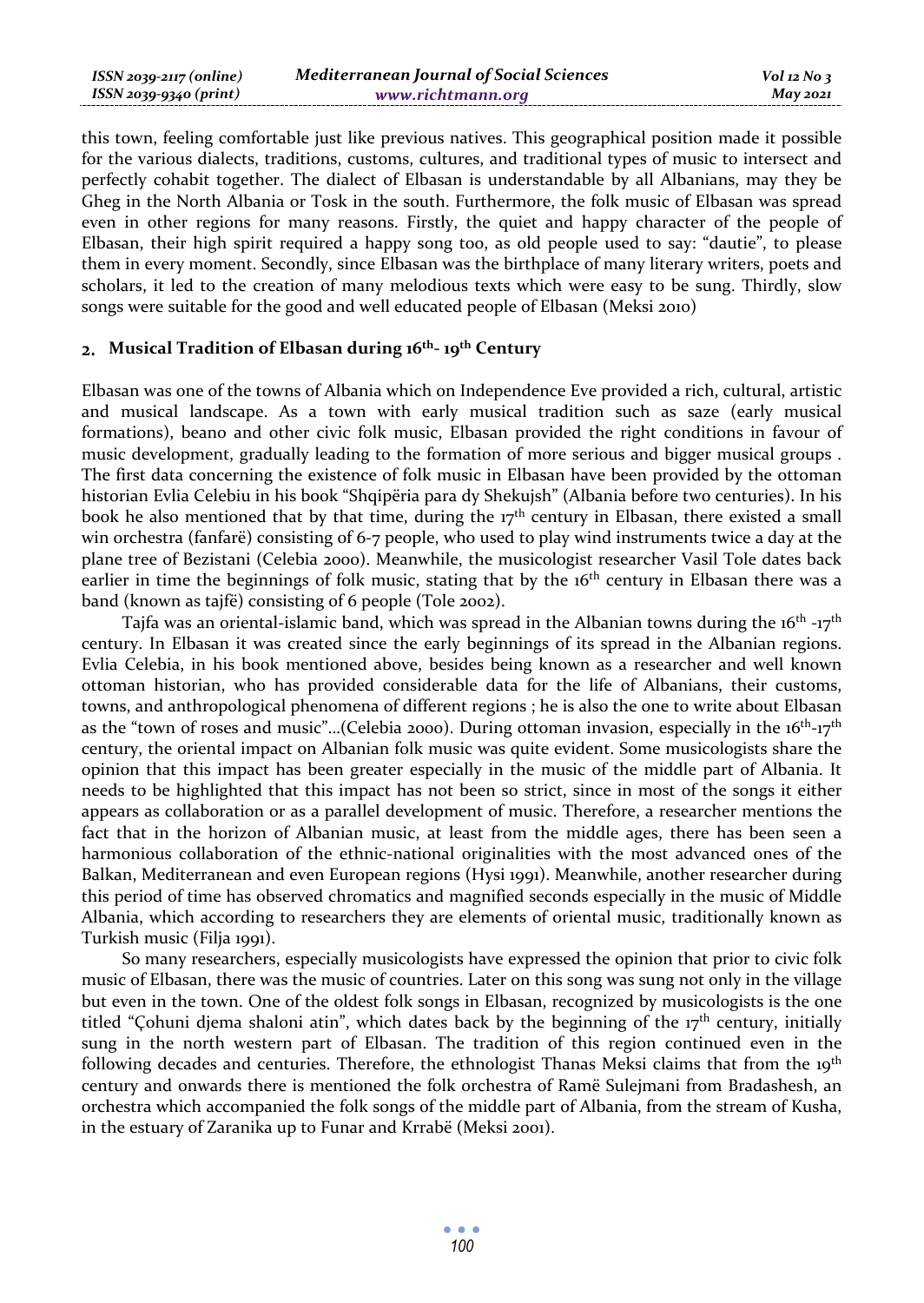### **Musical Band "Afërdita" during 1909-1940**

Cultural tradition of Elbasan, by the beginning of the  $19<sup>th</sup>$  century, was accompanied by a new development through the establishment of new patriotic cultural clubs and societies. Besides the establishment of the club "Bashkimi" (1908), "Drita" and "Vllaznia" society (April 18, 1908), the establishment of another society one year later (May 2, 1909) named "Afërdita" which seemed to be a reminder of "ylli i mengjesit" from the cosmogonic point of view, there seemed to be marked a significant development, since its members besides theatrical performances paid attention even to musical performances as well as the preparation of new instrumentalists. From the citizens, there were also created city musical bands whose members were people who had musical talents. In the statute of the "Vllaznia" society of Elbasan there was written: "The spread of love and affection, brotherhood and unity among the natives of the towns and villages – it is to be taken the root to civilization as well." This aim was not evident only in the status of the "Vllaznia" society but it was also mentioned in the status of all the other societies, cultural and artistic ones established in different parts.

In the statute of the "Afërdita" society, first point there was written: "This society aims at achieving the spread of love, brotherhood and unity among natives living in the town or village, with the purpose of heading towards civilization. Meanwhile in the second point it is written: "The society today will consist of a musical band known as "Afërdita".<sup>2</sup>

"Dielli" newspaper dating August 13, 1909 which used to be published in USA, announced that there was established a musical band consisting of more than 100 members…"3 Meanwhile in "Tomorri" newspaper dating April 20, 1910 Lef Nosi determined that "The purpose of this society is to spread high feelings of affection among Albanians through this musical band."4

The society aimed to raise a fund in order to buy the instruments of the band from abroad, which was going to be created from the members as well as possible donators. Although the funds were managed to be raised, musical instruments were not bought due to political troubles and pressure of the Turkish invaders. The society had to be refounded, but now with a well determined platform, tightly cultural not including political purposes. Filip Papajani, who was known by the citizens of Elbasan as "Miti i Lazrit" was sent as a delegate by the society in Vienna in order to buy the instruments with the help of which the orchestra would function. This was realized only in 1916, because of the conditions of the time. The youth started to gather in a small house in Elbasan in order to learn how to play the musical instruments. The songs "Per Mëmëdhenë" of Mihal Grameno, and "O moj Shqypni e mjera Shqypni" created the first repertory of the "Afërdita" musical band. In November 28, 1917 the band, on the occasion of the  $5<sup>th</sup>$  anniversary of the Independence Day, performed different folk and patriotic songs in the town streets inside the Castle, creating a huge enthusiasm among the citizens. Then it provided concerts in the main square of the town known as Bezistan. Ahmet Gashi and Adem Jahja worked in order to give a popular character to the wind orchestra. A great contribution for the band of Elbasan "Afërdita" was also given by the Austrian musician Anton Cimfl, conductor of the military regiment orchestra having arrived in Elbasan in the early beginning of 1916, during World War 1. He prepared and trained the musicians of this orchestra, and in 1917 he realized the famous concert in the town. He composed the march in honour of Aqif Pashë Biçakçiu under the title "Albanian Leader" in May 1916. The composition preserves the classical form of contemporary march creating a festive atmosphere. By making use of the elements of "Himni i Flamurit" (Flag Anthem) Cimfli wrote other parts for the orchestra "Afërdita" as well as orchestrations of the patriotic songs which Ahmet Gashi used during performances of this orchestra. In 1920, during the war of Vlora, the band accompanied the volunteers from Elbasan and under the

*<sup>1</sup> Archive of "Skampa" theater, file "Periudha e Rilindjes" (Renaissance Period), "Vëllazëria" society, page 14.* 

*<sup>2</sup> Musical band "Afërdita" (1909-2009), Katalog, Elviprint 2009, page 10* 

*<sup>3</sup> Newspaper "Dielli", 13 August 1909.* 

*<sup>4</sup> Nespaper "Tomori", 20 April 1910.*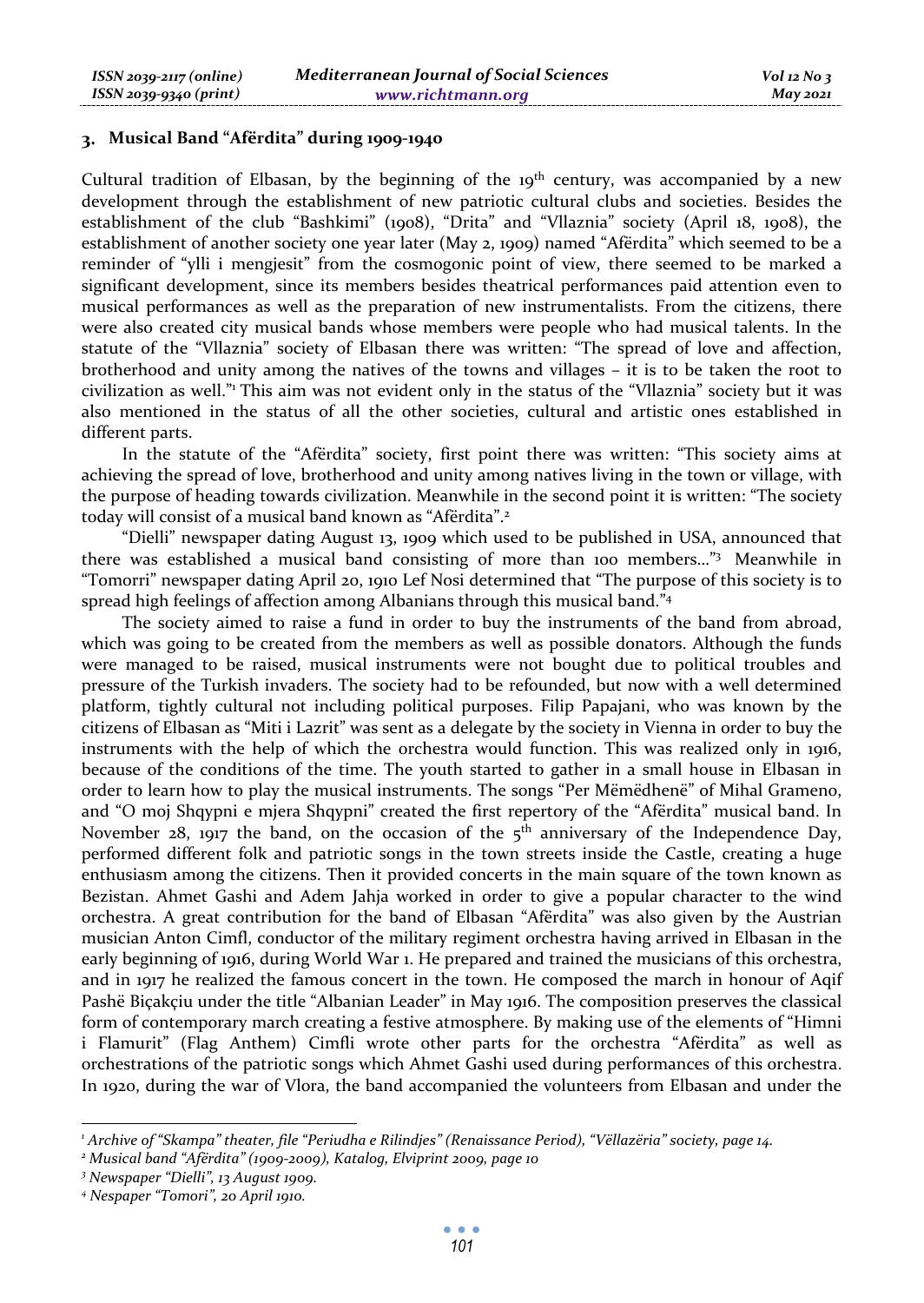| $ISSN 2039-2117 (online)$ | <b>Mediterranean Journal of Social Sciences</b> | $Vol$ 12 No 3 |
|---------------------------|-------------------------------------------------|---------------|
| ISSN 2039-9340 (print)    | www.richtmann.org                               | May 2021      |

sounds of the orchestra, the sanitary team which consisted of Petraq Popa, Mir Popa and Zekije Krasta marched towards Vlora and after having travelled for three days they came in the front line of the war. Victory in this war was something beautiful and enthusiastic.

Another society which became well known in Elbasan was "Lahuta"(Lute), which was founded when Prince Wilhelm Wied (1914) came in Albania to lead the new government under the support and care of the super powers. Thanas Floqi was the initiator of the foundation of this society, who besides being a well-known patriot who contributed significantly in the independence of the country, he was also known for his talent in music. The musical band that was created attracted many instrumentalists from the "Afërdita" society creating in this way a wider orchestra.5 This newly established group was temporary since the political situation in the Balkans changed due to the wars between the Balkan nations in search of their territorial pretentions over one another. Such situation made it impossible for this band to continue its musical activity. There is no data regarding the musical repertory, the realized concerts, orchestral formation, etc.

Year 1917 is well known for an important artistic musical event, the foundation of the musical band "Afërdita". Most talented people and music lovers rejoined giving shape to an orchestral formation, acceptable for the conditions and possibilities of the time. the orchestra was initially conducted by Thanas Floqi and later on by Ahmet Gashi. In its composition there were included musical instruments such as: violin, clarinet, harmonium, mandolin, çyri (musical instrument), tambour, trumpet, etc.<sup>6</sup> Through the financial support of different citizens and donators of the town, there was invited as a conductor, an Austrian musician in order to give a professional shape to the orchestra. Besides the orchestral formation, in the form of a musical band, there was also established a band of musicians playing the mandolin, consisting of 15 people by increasing in this way the number of musical formations as well as the variety of musical genres that could be performed during concerts. The repertory of this band usually included different types of marches, especially those consisting of simple melodious structures, which could easily be adapted with the quantity and type of musical instruments included in the band during performance. Besides the orchestral parts of famous foreign authors which were broadly performed by the small orchestral formation and their musical instruments, in concerts there were also included some Albanian folk songs. They were adapted and became suitable to be performed by the orchestra. The  $5<sup>th</sup>$  anniversary of the Independence Day marks the first concert of this band for the citizens of Elbasan (November 28, 1917). In the repertory of the first concert there was also included the famous French march "Marsejeza".

Some of the most well-known instrumentalists of the band "Afërdita" there were: Ahmet Gashi, Rrapush Bumçi, Adem Jahja, Shyqyri Demiri, Myrteza Krasa. One of the main arteries that guaranteed the musical repertory of the band "Afërdita", closely linked with the Albanian artistic original creativity, there were the executions of some of the most beautiful songs of the time, mostly new creations, but there were also included those of the Albanian old musical tradition. Many of the songs were sung by the choir, which consisted not only of the band instrumentalists but also talented amateurs who had joined as the song group. Some of the songs adapted with the musical band and performed in an orchestral manner were: Himni i Flamurit (Flag Anthem), Marshi i Elbasanit (March of Elbasan), and the song of Aqif Pashe Elbasani. These served as an introductory suite. They were adapted for orchestral formation by Thanas Floqi.

They served like a prelude for the following concerts of this band. It is worth mentioning wellknown songs of Thoma Nasi such as : Vlora-Vlora, Kenga e Mullirit. There were also other folk songs of different regions such as Salushe, Beratçe, E hequr e qarë, Prapë erdhi vera, O moj ty me sy të zinj, Këmba-këmba majë gurit, Bilbili i Muços, Fyelli i bariut, Elbasan qytet i bukur (Manto 2004). These songs and many others which constituted the repertory of the musical band Afërdita were usually adapted with the wind instruments, but sometimes they were even sung by the choir. The members

*<sup>5</sup> "Përlindja shqiptare" newspaper, 21.03.1914.* 

*<sup>6</sup> "Nëndori magazine, 1968, no. 2, page 184.*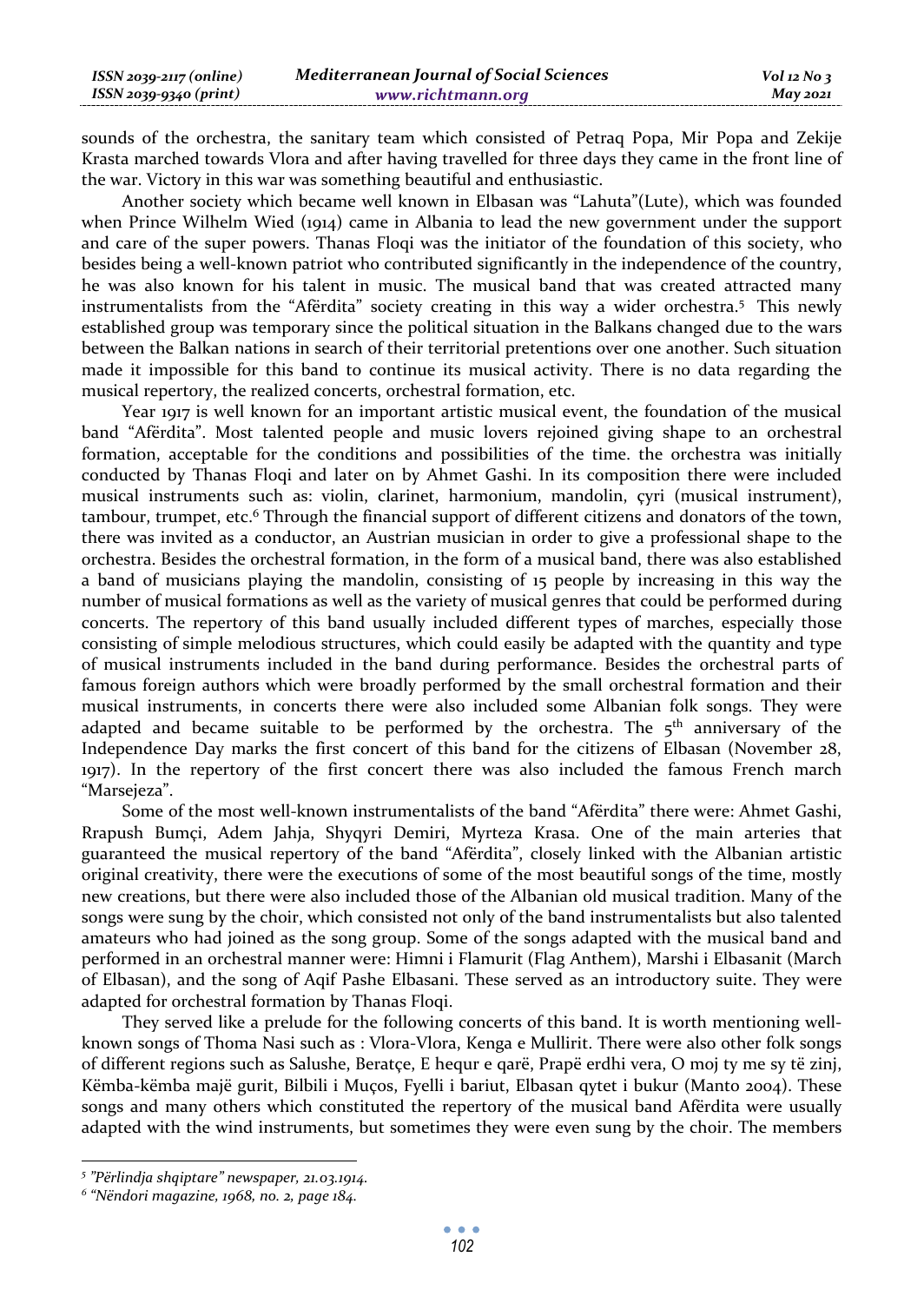of the choir were band instrumentalists but in choirs they were organized as grouped voices, usually in pairs.

Some of these songs were compositions of the famous and talented musician A.P. Tepelena, which were adapted to be performed by the orchestra. They did have a very interesting sound, since they multiplied in their power, due to the impact they created to the audience. This adaptation practice was also used with some other songs which took a choral or instrumental shape, providing in this way a different form of performance for the people. Change in performance was also accompanied by a different type of affection, encouraging a different manner of perception from the audience. This is what provided innovation brought by the orchestral executions of the band. Lack of funding and conditions prevented the band "Afërdita" from its natural development and improvement which could easily be distinguished in the number of concerts it provided. All the work was thought and created on volunteer basis. Even in those cases when few incomes were earned they were so small and negligible. Lack of funding which threatened its existence made it ask people for financial support, which led to the creation of a donation which could guarantee its maintenance in the future.

Of great interest for this band was its participation after the victory of the War of Vlora, end of August and beginning of September 1920, invited by the Committee and Commission of the War of Vlora, , under the direction of the patriot Ahmet Gashi (Kito 1971). This band gave many musical concerts for the citizens and fighters of freedom, which were welcomed and liked by them. After Vlora they organized a tour in Durrës, Peqin and Kavajë creating a festive atmosphere among crowds. In 1921 "Afërdita" band went to Tirana too, for the opening ceremony of the first Albanian Parliament. On this event there was organized a concert containing a rich repertory. There were selected songs from the well-known musical literature, parts from native and foreign authors as well as the execution of well-known Albanian songs. During 1921-1922 its activity diminished, concerts were rarer until their cancelling which came as a result of financial difficulties as well as the tense political situation of the time. An impressive accompanying of the band to the funeral procession of Aqif Pashe Elbasani is what has remained in people's mind from this band. The musical band "Afërdita", after a reorganization of its, this time not with the pupils of Normale, but with young craftsmen of Elbasan, not only did it buy musical instruments but it also managed to support many political, social, sports activities, military parades, concerts etc. organized by the Municipality of Elbasan. It continued its activity even after the fascist invasion of the country, until it was dissolved due to the increased resistance and anti-fascist war of the Albanian people.

# **The Creation of Civic Folk Songs of Elbasan**

Different researchers especially musicologists think that civic folk music in the Middle Albania was born by the first half of the 20<sup>th</sup> century, during which an important role was played by the civic folk music of Elbasan founded by Isuf Myzyri. Musicologists also highlight that as a prior musical formation of civic folk music there used to be beano (aheng). Beano (aheng) is generally thought to be very old, as most authors of the songs are not known, so is even the time when it is supposed to have emerged as a musical form<sup>7</sup>. It is highly possible that even the 20<sup>th</sup> century orchestra of Bradashesh, led by Ramë Sulejmani, might have been organized in the form of a beano (aheng). Professor Dhimitër Shuteriqi remembers that when he was young, he used to listen to old songs in Elbasan, which were considered as civic songs filled with melisma. These songs are little used even in some near northern villages, for example in the region of Zaranika<sup>8</sup>. In Elbasan the first orchestra consisting of musical instruments, especially wired ones, which also marks the separation from the beano (ahengu) was established by Isuf Myzyri in 1905. It consisted of Simon Vela playing the çyr (

*<sup>7</sup> Gurashi Kolë, Ahengu shkodran, dorëshkrim, Arkivi i Institutit të Kulturës Popullore, page 1.* 

*<sup>8</sup> Shuteriqi, Dhimitër, Nga kënga e popullit tim, (published within the series of writings, Collections of Folklore, no.9) page 4.*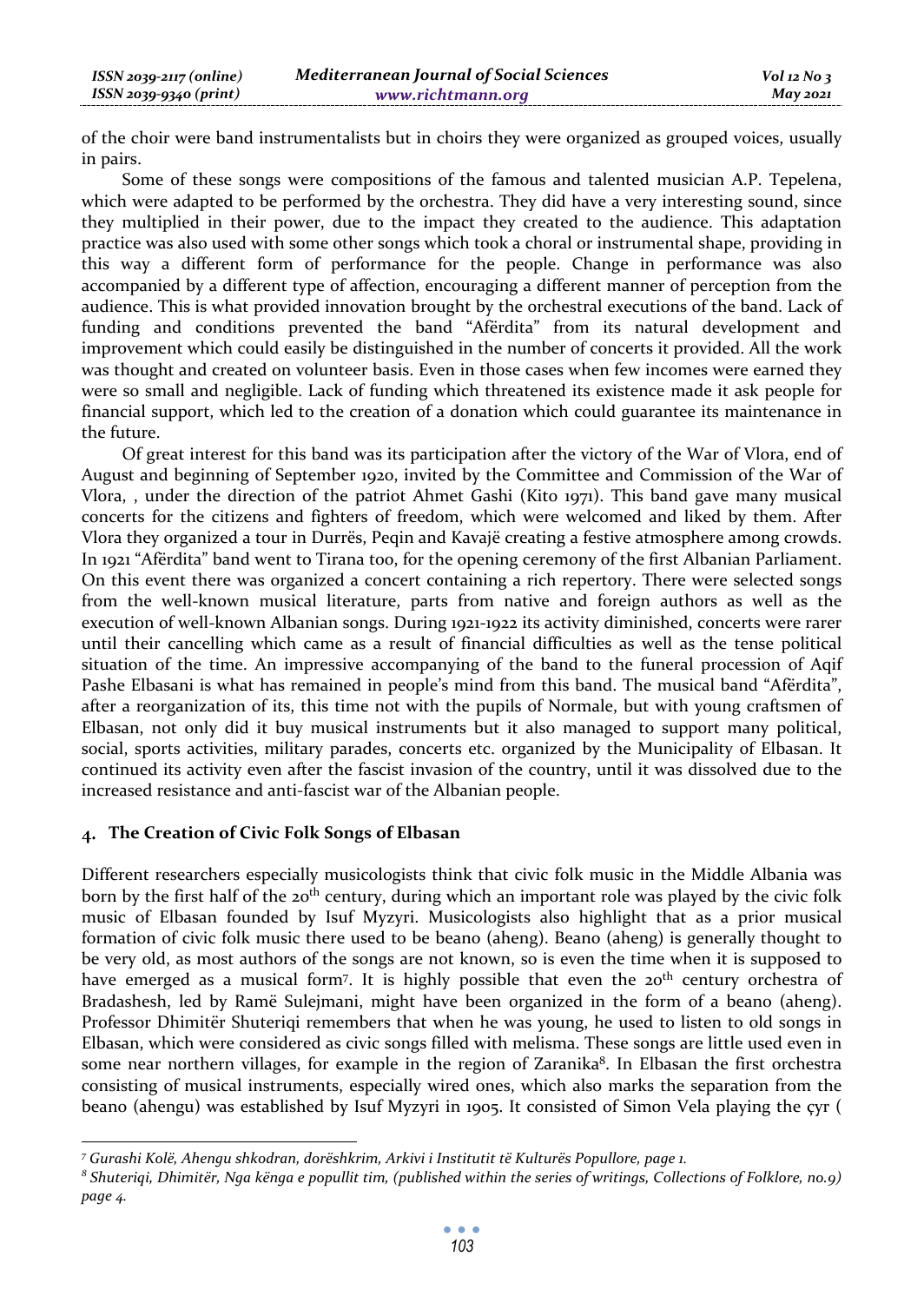| ISSN 2039-2117 (online) | <b>Mediterranean Journal of Social Sciences</b> | $Vol$ 12 No 3   |
|-------------------------|-------------------------------------------------|-----------------|
| ISSN 2039-9340 (print)  | www.richtmann.org                               | <b>May 2021</b> |

musical instrument), Mahmut Ashiku playing the lute, Arif Çerma-Topalli playing the tambour, Thoma Prifti playing the clarinet, Mehmet Gurra playing the ud (mandolin with 5 wires), Ibrahim Zaimi playing çyr (a musical instrument with a long tail), Myrteza Graceni and Riza Berati playing the violin (Tole 2002).

Musical traditions in Elbasan were known since 1905 with the establishment of the orchestra of Isuf Myzyri, and by 1907 in the town there also was present a band playing mandolins. The fact that this band had given concerts by providing selected music from the Albanian folk songs and dancing, but also well-known musical parts from other countries, was evidence of a musical taste and medium which was trying to apply more professional performances through simple bands such as playing mandolins.

During the 20s-30s of the 20<sup>th</sup> century and onwards, the most obvious indicator of the culturalmusical tradition of Elbasan is the civic folk music. Usta Isuf Myzyri, Leksi i Vinit, and Mustafa Bodini were the trio who made it well-known to the other regions, and seemed to give an identity to the songs of Elbasan (Hoxholli 2009). They were not only song writers, they wrote the song lyrics, they created the music, they even sang the songs themselves together with the members of their orchestra.

## *4.1 Isuf Myzyri (1881-1956)*

The ethnologist Thanas Meksi (2001) mentions in his book "Mjeshtër i këngës popullore" (Master of folk music), that Isuf Myzyri (1881-1956) during 1929 up to 1939, over a period of 10 years wrote nearly 16 folk songs, a number which is mentioned even in international resources. Meanwhile the music researcher Vasil Tole (2001) mentions that the nickname of Isuf Myzyri managed to write 89 songs over a period of 50 years. The latter is most likely to be believed since it is based on accurate studies. Some of the most famous songs of Isuf Myzyri are: "Nė zabel të gjeta", "Iku nata, agun malet", "Dashunija si rrufe", "Një lulishte me trandafila", "Midis vetllash më ke një pikė", "Ma mirė në pyll se në qytet", "Si bilbili në pranverė", "Ç'u dëshirush për me të pa", "S'paske pasë pikë mëshire", "Errësin' e pyllit", "Si mësova un garipi", "Kanga e Lules", "Dritës tate xhevahir", "Përse m'rri kaq i vranu", "Kumurija po ban gu gu", etc.

#### *4.2 Mustafa Bodini (1911-1970)*

He created most of his songs when he was in Tirana, since he spent most of his life there. However his songs were part of the musical style of the folk music of Elbasan, the town where he was born and spent most of his youth. He created nearly 70 songs. However, a researcher of his life and artistic work thinks that he must have written more songs, but due to financial reasons he sold or donated some of them (Hoxholli 2009). Some of his most famous songs are: "Më shikon me buzë në gaz", " Po këndoj një kangë për ty", "Ç'më ke dal në penxheret", "Të vjen era lule zamaku", "Po këndoj nji kang të re", "Nigjo zanin e bilbilit", "Erdh pranvera plot blerime", "Rrall kam pa ksoj bukurie", "Ku ta gjej nji goc si ty", "Qenke ngritur si burbuqe", "Ti mbahesh për bukuri", "Dallëndyshe gushëbardhë", "Këputa nji trandafile", "Vet më more me të mirì", "Të desha me hakikat", " Sa mas dore më ke lan", "Sytë e shkru", "Sa e amël asht dashnia", "Shoqet tuja moshatare", "Ka ca dit që je largu", "Me fytyr të qeshur po më vjen", "Kur t'shof dy sytë e shkru", "Mori vjollca që çel në saksi", "Shoqen ku e kam", etc.

## *4.3 Leksi i Vinit (Aleksandër Kostandin Josifi, (1903-1978)*

Although his role and contribution on the songs of Elbasan was significant, it is thought that only 50 songs were written by him. According to Thanas Meksi (2009, these songs are included in the repertory of folk music, they are also recorded in the phonotech of Tirana Radio. Many songs are not known. Furthermore, many writers have used some of his poems as part of their song lyrics. Some of his most famous songs are: "Ke çesmja e kishës", "Moj dashnore të gjykoftë prenia", "Ke dera, ke dera", "Një ditë diele t'pashë me sy", "Ti ma more zemrën", "Vajzës normaliste", "Ti moj Flutur",